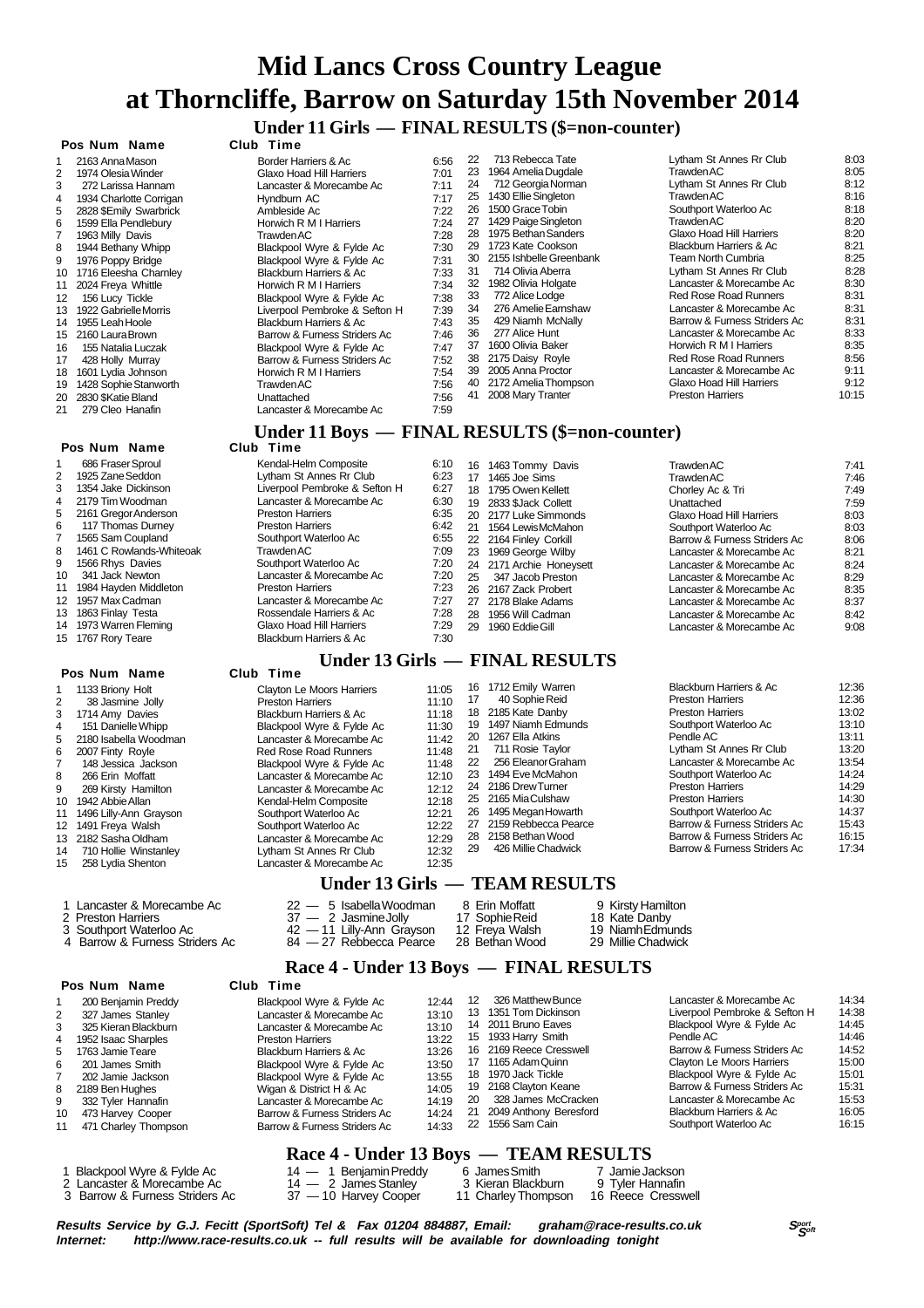|                                                                                                                                                                                                                                                                                                | Race 4 - Under 15 Girls — FINAL RESULTS                                                                                                                                                                                                                                                                                                          |                                                                                                 |                                                                      |                                                                                                                                                                                                                                                             |                                                                                                                                                                                                                                                                                                |                                                                                                          |
|------------------------------------------------------------------------------------------------------------------------------------------------------------------------------------------------------------------------------------------------------------------------------------------------|--------------------------------------------------------------------------------------------------------------------------------------------------------------------------------------------------------------------------------------------------------------------------------------------------------------------------------------------------|-------------------------------------------------------------------------------------------------|----------------------------------------------------------------------|-------------------------------------------------------------------------------------------------------------------------------------------------------------------------------------------------------------------------------------------------------------|------------------------------------------------------------------------------------------------------------------------------------------------------------------------------------------------------------------------------------------------------------------------------------------------|----------------------------------------------------------------------------------------------------------|
| Pos Num Name<br>249 Emma Whitaker<br>2<br>709 Ella Moulding<br>3<br>1486 Emma Alderson<br>4<br>34 Eleanor Ward<br>5<br>37 Tegan Macuras<br>6<br>644 Samantha Bland<br>7<br>1710 Hannah Cookson<br>8<br>32 Emily Grant                                                                          | Club Time<br>Lancaster & Morecambe Ac<br>Lytham St Annes Rr Club<br>Southport Waterloo Ac<br><b>Preston Harriers</b><br><b>Preston Harriers</b><br>Kendal-Helm Composite<br>Blackburn Harriers & Ac<br><b>Preston Harriers</b>                                                                                                                   | 13:20<br>13:34<br>14:00<br>14:07<br>14:11<br>14:12<br>14:48<br>14:54                            | 9<br>10<br>11<br>12<br>13<br>14<br>15                                | 1234 Mia Senior<br>1939 Jemma Litzke<br>143 Taylor Holland<br>424 Georgia Cooper<br>643 Imogen Gorst<br>33 Hannah Mulholland<br>708 Chloe Norman                                                                                                            | Kendal-Helm Composite<br>Kendal-Helm Composite<br>Blackpool Wyre & Fylde Ac<br>Barrow & Furness Striders Ac<br>Kendal-Helm Composite<br><b>Preston Harriers</b><br>Lytham St Annes Rr Club                                                                                                     | 15:12<br>15:17<br>15:33<br>15:50<br>15:55<br>16:28<br>16:32                                              |
|                                                                                                                                                                                                                                                                                                | Race 4 - Under 15 Girls — TEAM RESULTS                                                                                                                                                                                                                                                                                                           |                                                                                                 |                                                                      |                                                                                                                                                                                                                                                             |                                                                                                                                                                                                                                                                                                |                                                                                                          |
| <b>Preston Harriers</b><br>2 Kendal-Helm Composite                                                                                                                                                                                                                                             | 17 - 4 Eleanor Ward<br>$25 - 6$ Samantha Bland                                                                                                                                                                                                                                                                                                   |                                                                                                 |                                                                      | 5 Tegan Macuras<br>9 Mia Senior                                                                                                                                                                                                                             | 8 Emily Grant<br>10 Jemma Litzke                                                                                                                                                                                                                                                               |                                                                                                          |
|                                                                                                                                                                                                                                                                                                | Race 5 - Under 15 Boys — FINAL RESULTS (\$=non-counter)                                                                                                                                                                                                                                                                                          |                                                                                                 |                                                                      |                                                                                                                                                                                                                                                             |                                                                                                                                                                                                                                                                                                |                                                                                                          |
| Pos Num Name                                                                                                                                                                                                                                                                                   | Club Time                                                                                                                                                                                                                                                                                                                                        |                                                                                                 |                                                                      |                                                                                                                                                                                                                                                             |                                                                                                                                                                                                                                                                                                |                                                                                                          |
| 1289 Kai Atkins<br>1<br>2<br>99 Nathan Dunn<br>3<br>677 Cole Blaikie<br>4<br>676 Alexander Burkett<br>5<br>1345 Daniel Jones<br>6<br>1349 Ross Harrison<br>7<br>197 George Robinson<br>8<br>2188 Niall Higham<br>9<br>1924 Adam Jones<br>10<br>1255 Jacob Aubrey<br>2156 Harry Greenbank<br>11 | Pendle AC<br><b>Preston Harriers</b><br>Kendal-Helm Composite<br>Kendal-Helm Composite<br>Liverpool Pembroke & Sefton H<br>Liverpool Pembroke & Sefton H<br>Blackpool Wyre & Fylde Ac<br><b>Preston Harriers</b><br>Liverpool Pembroke & Sefton H<br>Kendal-Helm Composite<br><b>Team North Cumbria</b><br>Race 5 - Under 15 Boys — TEAM RESULTS | 12:00<br>12:06<br>12:08<br>12:25<br>12:39<br>12:56<br>12:58<br>13:06<br>13:10<br>13:14<br>13:15 | 12<br>13<br>14<br>15<br>16<br>17<br>18<br>19<br>20<br>21<br>22<br>23 | 109 Shaun Beckett<br>469 Jake Cooper<br>100 George Ashcroft<br>1158 Curtis Holt<br>2837 \$Oliver Gajdowski<br>312 Joseph Twigg<br>1287 Gregan Baker<br>321 Shea Hannam<br>1286 Harry Schofield<br>1901 Dylan Ross<br>2166 Dexter Sparrow<br>323 Joe Kirkley | <b>Preston Harriers</b><br>Barrow & Furness Striders Ac<br><b>Preston Harriers</b><br><b>Clayton Le Moors Harriers</b><br>Ambleside Ac<br>Lancaster & Morecambe Ac<br>Pendle AC<br>Lancaster & Morecambe Ac<br>Pendle AC<br>Hyndburn AC<br><b>Preston Harriers</b><br>Lancaster & Morecambe Ac | 13:17<br>13:18<br>13:20<br>13:24<br>13:32<br>13:35<br>13:44<br>13:47<br>14:01<br>14:13<br>14:17<br>14:26 |
|                                                                                                                                                                                                                                                                                                | NOTE: Unattached and non-counters are DELETED before teams are calculated                                                                                                                                                                                                                                                                        |                                                                                                 |                                                                      |                                                                                                                                                                                                                                                             |                                                                                                                                                                                                                                                                                                |                                                                                                          |
| 1 Kendal-Helm Composite<br>2 Liverpool Pembroke & Sefton H<br>3 Preston Harriers<br>4 Pendle AC<br>5 Lancaster & Morecambe Ac                                                                                                                                                                  | 17 - 3 Cole Blaikie<br>$20 - 5$ Daniel Jones<br>$22 - 2$ Nathan Dunn<br>37 - 1 Kai Atkins<br>$56 - 16$ Joseph Twigg<br>Race 5 - Under 17 Women —                                                                                                                                                                                                 |                                                                                                 |                                                                      | 4 Alexander Burkett<br>6 Ross Harrison<br>8 Niall Higham<br>17 Gregan Baker<br>18 Shea Hannam<br><b>FINAL RESULTS (\$=non-counter)</b>                                                                                                                      | 10 Jacob Aubrev<br>9 Adam Jones<br>12 Shaun Beckett<br>19 Harry Schofield<br>22 Joe Kirkley                                                                                                                                                                                                    |                                                                                                          |

#### **Pos Num Name Club Time**

| 1              | 239 Georgia Hannam    | Lancaster & Morecambe Ac  | 13:33 |
|----------------|-----------------------|---------------------------|-------|
| $\overline{2}$ | 30 Meg Beckett        | <b>Preston Harriers</b>   | 13:55 |
|                | 3 2181 Heidi Murray   | Lancaster & Morecambe Ac  | 14:05 |
| 4              | 139 Jessica Rogers    | Blackpool Wyre & Fylde Ac | 14:29 |
|                | 5 1874 Emma Guilfoyle | Hyndburn AC               | 15:10 |
|                | 6 1873 Katie Gilroy   | Hyndburn AC               | 16:24 |
|                | 7 1129 Bethany Quinn  | Clayton Le Moors Harriers | 17:40 |
|                |                       |                           |       |

#### **Race 5 - Under 17 Women — TEAM RESULTS No complete teams**

#### **Race 6 - Under 17 Men — FINAL RESULTS (\$=non-counter)**

| Pendle AC<br>2089 Callum Ross<br>18:35<br>1281 Thomas Marchant<br>Pendle AC<br>Barrow & Furness Striders Ac<br>1931 Murray Murray<br>18:42<br>Kendal-Helm Composite<br>1252 Matthew Senior                                                                                                                                                                                                              |                                           |
|---------------------------------------------------------------------------------------------------------------------------------------------------------------------------------------------------------------------------------------------------------------------------------------------------------------------------------------------------------------------------------------------------------|-------------------------------------------|
| Barrow & Furness Striders Ac<br>464 Jonty Dacre<br>19:23<br>Kendal-Helm Composite<br>1253 Christopher Richards<br>Red Rose Road Runners<br>10 2030 Ethan Hodgkinson<br>19:35<br>1897 William Moynihan<br>Hvndburn AC<br>4<br>Blackpool Wyre & Fylde Ac<br>187 Coner Millward<br>20:02<br>Barrow & Furness Striders Ac<br>462 Rvan Everett<br>Barrow & Furness Striders Ac<br>20:42<br>2203 Fraser Symon | 20:56<br>21:02<br>21:22<br>22:39<br>29:44 |

#### **Race 6 - Under 17 Men — TEAM RESULTS**

#### **NOTE: Unattached and non-counters are DELETED before teams are calculated**

|                |                       |         |                                | Race 6 - Ladies under 20 |  |
|----------------|-----------------------|---------|--------------------------------|--------------------------|--|
|                | Pos Num Name          | Cat/Pos | Club                           | Time                     |  |
|                | 134 Alisha Johnson    | L20     | Blackpool Wyre & Fylde Ac      | 20:39                    |  |
| 2              | 706 Layla Foley       | L20     | 2 Lytham St Annes Rr Club      | 22:00                    |  |
| 3              | 2832 \$Christie Cook  | L20     | 3 Bury Athletic Club           | 22:45                    |  |
| $\overline{4}$ | 23 Victoria Cowling   | L20     | 4 Preston Harriers             | 23:54                    |  |
| 5              | 420 Sophie Seddon     | L20     | 5 Barrow & Furness Striders Ac | 23:55                    |  |
| 6              | 555 Danielle Thompson | L20     | 6 Wigan & District H & Ac      | 24:50                    |  |

#### **Race 6 - Ladies under 20 — TEAM RESULTS**

#### **No complete teams**

1 Barrow & Furness Striders Ac 19 - 5 Ryan Everett 6 Fraser Symon 8 Murray Murray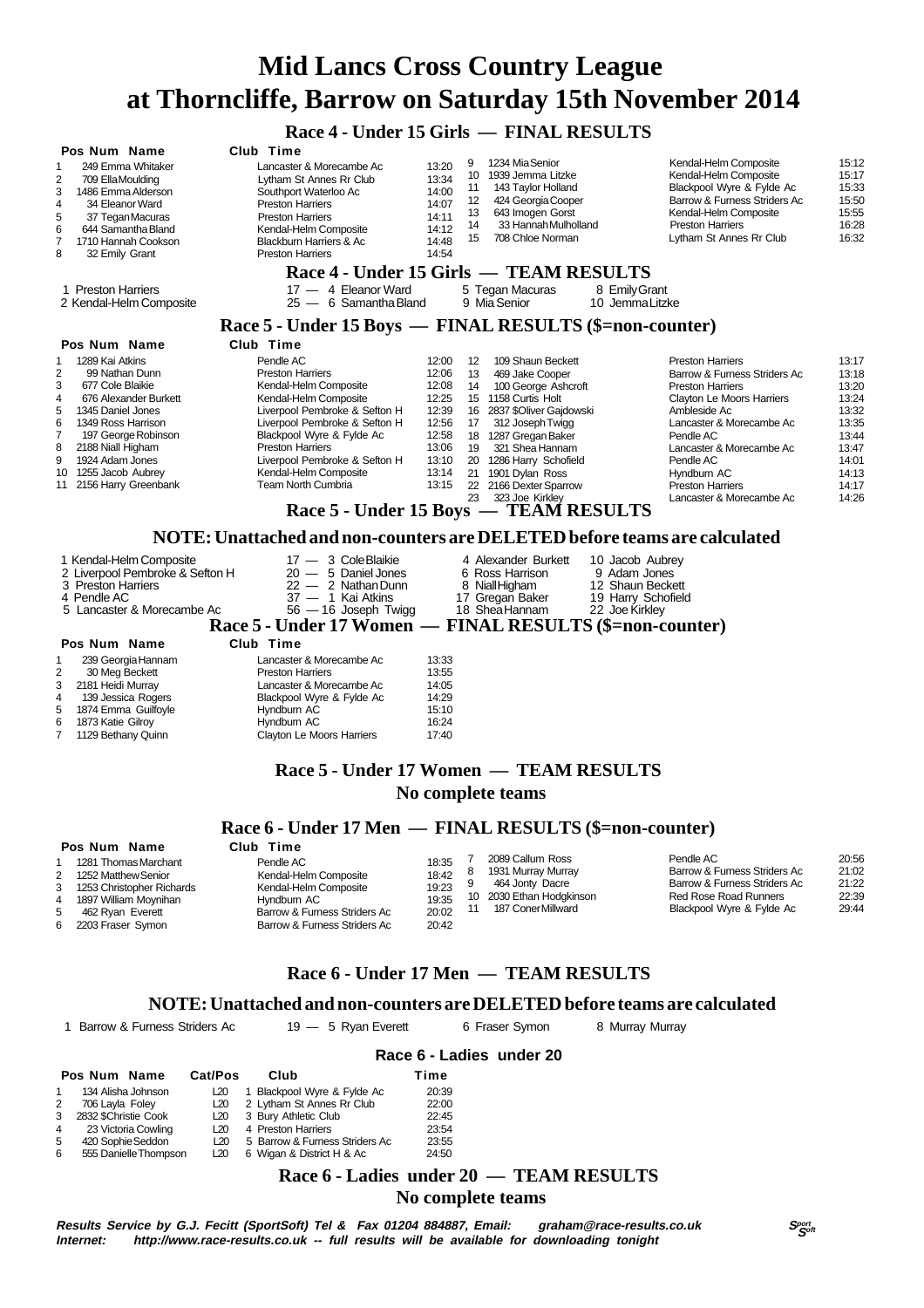**Race 6 - Ladies over 18**

|                | Pos Num Name             | Cat/Pos         |              | Club                            | Time  |          |                                             |                 |    |                                                          |                |
|----------------|--------------------------|-----------------|--------------|---------------------------------|-------|----------|---------------------------------------------|-----------------|----|----------------------------------------------------------|----------------|
| 1              | 2033 Caroline Baxter     | L               |              | 1 Lancaster & Morecambe Ac      | 20:07 | 56       | 750 Margaret Lupton                         | L45             |    | 9 Red Rose Road Runners                                  | 26:07          |
| 2              | 955 Clare McKeown        | L35             |              | 1 Border Harriers & Ac          | 20:19 | 57       | 697 Fiona Geldard                           | L45             |    | 10 Lytham St Annes Rr Club                               | 26:15          |
| 3              | 1188 Sarah Tipler        | L               |              | 3 Barlick Fr                    | 20:22 | 58       | 366 Jenn Thompson                           | L35             |    | 16 Wesham Road Runners & Ac                              | 26:33          |
| $\overline{4}$ | 1420 Christina Singleton | L.              |              | 4 TrawdenAC                     | 20:25 | 59       | 751 Debbie Porter                           | L35             |    | 17 Red Rose Road Runners                                 | 26:42          |
| 5              | 134 Alisha Johnson       | L20             | $\mathbf{1}$ | Blackpool Wyre & Fylde Ac       | 20:39 | 60       | 1475 Helen Lodge                            | L45             |    | 11 Southport Waterloo Ac                                 | 26:47          |
| 6              | 126 Caroline Betmead     | L35             |              | 2 Blackpool Wyre & Fylde Ac     | 20:43 | 61       | 695 Julia Rolfe                             | L45             |    | 12 Lytham St Annes Rr Club                               | 26:47          |
| 7              | 416 Hollie Orr           | L               |              | 7 Barrow & Furness Striders Ac  | 20:55 | 62       | 227 Helena Lewis                            | L45             |    | 13 Lancaster & Morecambe Ac                              | 26:50          |
| 8              | 13 Jenny Parker          | L               |              | 8 Preston Harriers              | 21:02 | 63       | 229 Gill Hamilton                           | L35             |    | 18 Lancaster & Morecambe Ac                              | 27:01          |
| 9              | 699 Joanna Goorney       | L45             | $\mathbf{1}$ | Lytham St Annes Rr Club         | 21:02 | 64       | 1185 Leanne Dinsdale                        | L               |    | 64 Barlick Fr                                            | 27:05          |
| 10             | 358 Catherine Carrdus    | L35             |              | 3 Wesham Road Runners & Ac      | 21:10 | 65       | 1112 Helen Burnett                          | L35             |    | 19 Clayton Le Moors Harriers                             | 27:06          |
| 11             | 418 Christina Wiejak     | L               |              | 11 Barrow & Furness Striders Ac | 21:18 | 66       | 698 Dawn Bloor                              | L45             |    | 14 Lytham St Annes Rr Club                               | 27:08          |
| 12             | 2184 Catherine Slater    | L               |              | 12 Preston Harriers             | 21:25 | 67       | 1592 Christa Whatmough                      | L35             |    | 20 Horwich R M I Harriers                                | 27:08          |
| 13             | 2199 Maria Snell         | L               |              | 13 Lancaster & Morecambe Ac     | 21:32 | 68       | 2196 Catherine Grisedale                    | L <sub>55</sub> |    | 4 Barrow & Furness Striders Ac                           | 27:33          |
| 14             | 641 Mairead Rocke        | L               |              | 14 Kendal Amateur Athletic Club | 21:36 | 69       | 1694 Carol Cookson                          | L35             |    | 21 Blackburn Harriers & Ac                               | 27:36          |
| 15             | 417 Rachel Thompson      | L               |              | 15 Barrow & Furness Striders Ac | 21:39 | 70       | 2028 Joan Gouldthorpe                       | L55             |    | 5 Red Rose Road Runners                                  | 27:38          |
| 16             | 230 Lauren Gora          | L               |              | 16 Lancaster & Morecambe Ac     | 21:40 | 71       | 507 Bethany Bloor                           | L               |    | 71 Lancaster University                                  | 27:46          |
| 17             | 534 Jayne Taylor         | L45             |              | 2 Wigan & District H & Ac       | 21:41 | 72       | 2070 Kaylea Haynes                          | L               |    | 72 Lancaster University                                  | 27:56          |
| 18             | 415 Katie Savage         | L               |              | 18 Barrow & Furness Striders Ac | 21:47 | 73       | 479 Julie Sherwood                          | L45             |    | 15 Thornton-Cleveleys RC                                 | 28:01          |
| 19             | 1311 Claire Constable    | L35             |              | 4 Liverpool Pembroke & Sefton H | 21:54 | 74       | 2079 Alison Armour                          | L45             |    | 16 Blackburn Harriers & Ac                               | 28:03          |
| 20             | 706 Layla Foley          | L20             |              | 2 Lytham St Annes Rr Club       | 22:00 | 75       | 2838 Elizabeth Hindle                       | L               |    | 75 Dallam AC                                             | 28:09          |
| 21             | 4 Philippa Walsh         | L <sub>45</sub> |              | 3 Preston Harriers              | 22:09 | 76       | 355 Diane Blagden                           | L45             |    | 17 Wesham Road Runners & Ac                              | 28:20          |
| 22             | 231 Deborah Oakley       | L               |              | 22 Lancaster & Morecambe Ac     | 22:43 | 77       | 486 Sarah Scott                             | L35             |    | 22 Thornton-Cleveleys RC                                 | 28:42          |
| 23             | 2832 \$Christie Cook     | L20             |              | 3 Bury Athletic Club            | 22:45 | 78       | 2834 Lorise Barnes                          | L35             |    | 23 Unattached                                            | 29:00          |
| 24             | 544 Nina Fisher          | L               |              | 24 Wigan & District H & Ac      | 22:54 | 79       | 826 Christine Sweatman                      | L55             |    | 6 Chorley Ac & Tri                                       | 29:13          |
| 25             | 2192 Rebecca McLean      | L               |              | 25 Lancaster University         | 22:55 | 80       | 742 Karen Clark                             | L <sub>55</sub> |    | 7 Red Rose Road Runners                                  | 29:20          |
| 26             | 369 Emma Pass            | L               |              | 26 Wesham Road Runners & Ac     | 23:00 | 81       | 1695 Michelle Teare                         | L35             |    | 24 Blackburn Harriers & Ac                               | 29:24          |
| 27             | 409 Kath Crisp           | L45             |              | 4 Barrow & Furness Striders Ac  | 23:21 | 82       | 2071 Laura Lewis                            | L               |    | 82 Lancaster University                                  | 29:34          |
| 28             | 2 Marion Hesketh         | L <sub>55</sub> |              | 1 Preston Harriers              | 23:25 | 83       | 761 Vicky Gore                              | L               |    | 83 Red Rose Road Runners                                 | 29:45          |
| 29             | 2106 Ambi Tipping        | L               |              | 29 Preston Harriers             | 23:27 | 84       | 1105 Yvonne Wickham                         | L45             |    | 18 Clayton Le Moors Harriers                             | 30:07          |
| 30             | 953 Fiona Smith          | L45             |              | 5 Border Harriers & Ac          | 23:31 | 85       | 349 Kerry Eccles                            | L45             |    | 19 Wesham Road Runners & Ac                              | 30:25          |
| 31             | 537 Jacqui Jones         | L45             |              | 6 Wigan & District H & Ac       | 23:39 | 86       | 490 Sandra Gilchrist                        | L               |    | 86 Thornton-Cleveleys RC                                 | 30:34          |
| 32             | 2205 Suzanne Bailey      | L               |              | 32 Preston Harriers             | 23:48 | 87       | 747 Sally Cape                              | L45             |    | 20 Red Rose Road Runners                                 | 30:35          |
| 33             | 23 Victoria Cowling      | L20             |              | 4 Preston Harriers              | 23:54 | 88       | 691 Sylvia Gittins                          | L65             |    | 2 Lytham St Annes Rr Club                                | 30:39          |
| 34             | 420 Sophie Seddon        | L20             |              | 5 Barrow & Furness Striders Ac  | 23:55 | 89       | 2092 Karen Davies                           | L45             |    | 21 Wesham Road Runners & Ac                              | 30:55          |
| 35             | 357 Helen Lawrenson      | L35             |              | 5 Wesham Road Runners & Ac      | 23:56 | 90       | 2204 Sally Deacon                           | L45             |    | 22 Wesham Road Runners & Ac                              | 31:06          |
| 36             | 2839 Emma Broadbent      | L35             |              | 6 Walney AC                     | 24:14 | 91       | 2108 Bev Foster                             | L45             |    | 23 Thornton-Cleveleys RC                                 | 31:11          |
| 37             | 2057 Sarah Grisdale      | L               |              | 37 Barrow & Furness Striders Ac | 24:15 | 92       | 478 Debbie Cardwell                         | L45             |    | 24 Thornton-Cleveleys RC                                 | 31:42          |
| 38             | 412 Jill Seddon          | L35             |              | 7 Barrow & Furness Striders Ac  | 24:20 | 93       | 2201 Carolyn Kevan                          | L <sub>55</sub> |    | 8 Kendal Amateur Athletic Club                           | 32:05          |
| 39             | 410 Sonja Foster         | L35             |              | 8 Barrow & Furness Striders Ac  | 24:21 | 94       | 900 Penny Moreton                           | L55             |    | 9 Glaxo Hoad Hill Harriers                               | 32:14          |
| 40             | 1103 Irene Roche         | L <sub>55</sub> |              | 2 Clayton Le Moors Harriers     | 24:25 | 95       | 2173 Helen Greenhalgh                       | L35<br>L35      |    | 25 Red Rose Road Runners                                 | 32:22<br>32:48 |
| 41             | 1186 Jennifer Hird       | L               |              | 41 Barlick Fr                   | 24:39 | 96<br>97 | 753 Wendy Ward                              | L45             |    | 26 Red Rose Road Runners                                 | 32:56          |
| 42             | 407 Lou Lyness           | L65             |              | 1 Barrow & Furness Striders Ac  | 24:41 |          | 745 Helen Orson                             |                 |    | 25 Red Rose Road Runners                                 |                |
| 43             | 555 Danielle Thompson    | L20             |              | 6 Wigan & District H & Ac       | 24:50 | 98       | 548 Melanie Wane                            | L<br>L45        |    | 98 Wigan & District H & Ac                               | 33:07          |
| 44             | 2840 Karen Maggio Poyntz | L35             |              | 9 Unattached                    | 24:53 | 99       | 3 Sue Wickham                               | L35             |    | 26 Preston Harriers                                      | 33:13          |
| 45             | 903 Joanne McLeod        | L45             |              | 7 Glaxo Hoad Hill Harriers      | 24:59 | 100      | 752 Pita Oates                              |                 |    | 27 Red Rose Road Runners                                 | 33:42          |
| 46             | 538 Tracey Dutton        | L35             |              | 10 Wigan & District H & Ac      | 25:05 |          | 101 1099 Christine Leathley                 | L65<br>L        |    | 3 Clayton Le Moors Harriers<br>102 Red Rose Road Runners | 34:01<br>34:08 |
| 47             | 487 Caroline McLaughlan  | L35             | 11           | Thornton-Cleveleys RC           | 25:13 | 103      | 102 2133 Abigail Brown<br>757 Aimee Midgley | L35             |    | 28 Red Rose Road Runners                                 | 34:49          |
| 48             | 1971 Michelle Tickle     | L35             |              | 12 Blackpool Wyre & Fylde Ac    | 25:25 |          | 104 1104 Susan Allen                        | L45             |    |                                                          |                |
| 49             | 1478 Michelle Spencer    | L35             |              | 13 Southport Waterloo Ac        | 25:44 |          |                                             |                 |    | 27 Clayton Le Moors Harriers                             | 35:05          |
| 50             | 2211 Julia Rushton       | L45             | 8            | Clayton Le Moors Harriers       | 25:45 | 105      | 755 Lisa Hyde                               | L35<br>L45      | 29 | <b>Red Rose Road Runners</b><br>28 Preston Harriers      | 35:53<br>35:54 |
| 51             | 2131 Sarah Helliwell     | L               |              | 51 Clayton Le Moors Harriers    | 25:46 | 107      | 106 2010 Angela Tranter<br>739 Janet Saynor | L <sub>55</sub> |    | 10 Red Rose Road Runners                                 | 36:16          |
| 52             | 2197 Yvonne Morrell      | L35             |              | 14 Barrow & Furness Striders Ac | 25:51 | 108      | 768 Nina Colquhoun                          | L               |    | 108 Red Rose Road Runners                                | 36:34          |
| 53             | 629 Dianne Priestley     | L <sub>55</sub> |              | 3 Kendal Amateur Athletic Club  | 25:58 | 109      | 749 Ramona Mulligan                         | L45             |    | 29 Red Rose Road Runners                                 | 36:36          |
| 54             | 2120 Kate Lakeland       | L               |              | 54 Preston Harriers             | 25:59 |          | 110 689 Dawn Lock                           | L65             |    | 4 Lytham St Annes Rr Club                                | 41:41          |
| 55             | 2202 Kerry Travers       | L35             |              | 15 Barrow & Furness Striders Ac | 26:00 |          |                                             |                 |    |                                                          |                |

## **Race 6 - Ladies over 18 — TEAM RESULTS**

**NOTE: Unattached and non-counters are DELETED before teams are calculated**

1 Lancaster & Morecambe Ac 30 — 1 Caroline Baxter 13 Maria Snell 16 Lauren Gora<br>2 Barrow & Furness Striders Ac 33 — 7 Hollie Orr 11 Christina Wieiak 15 Rachel Thompson 2 Barrow & Furness Striders Ac 33 — 7 Hollie Orr 11 Christina Wiejak 15 Rachel Thomp<br>3 Preston Harriers 3 Midle 21 - 8 Jenny Parker 12 Catherine Slater 21 Philippa Walsh 3 Prima Harriers 41 — 8 Jenny Parker 12 Catherine Slater 21 Philippa Walsh<br>57 — 5 Alisha Johnson 6 Caroline Betmead 46 Michelle Tickle 4 Blackpool Wyre & Fylde Ac 57 — 5 Alisha Johnson 6 Caroline Betmead 46 Michelle Tickle 5 Wesham Road Runners & Ac 69 — 10 Catherine Carrdus 25 Emma Pass 34 Helen Lawren<br>6 Wigan & District H & Ac 70 — 17 Jayne Taylor 23 Nina Fisher 30 Jacqui Jones<br>7 Barrow & Furness Striders 'B' 77 — 18 Katie Savage 26 Kath C 6 Wigan & District H & Ac 70 — 17 Jayne Taylor 23 Nina Fisher 30 Jacqui Jones 7 Barrow & Furness Striders 'B' 77 — 18 Katie Savage 26 Kath Crisp 33 Sophie Seddon 8 Lytham St Annes Rr Club 84 — 9 Joanna Goorney 20 Layla Foley 55 Fiona Geldard 9 Preston Harriers 'B' 86 - 27 Marion Hesketh 28 Ambi Tipping 31 Suzanne Bailey 10 Barlick Fr 105 — 3 Sarah Tipler 105 - 40 Jennifer Hird 62 Leanne Dinsdale 11 Clayton Le Moors Harriers 136 — 39 Irene Roche 48 Julia Rushton 49 Sarah Helliwell<br>12 Lancaster & Morecambe Ac 'B' 143 — 22 Deborah Oakley 60 Helena Lewis 61 Gill Hamilton<br>13 Kendal Amateur Athletic Club 155 — 14 Mairea 12 Lancaster & Morecambe Ac 'B' 143 — 22 Deborah Oakley 60 Helena Lewis 61 Gill Hamilton<br>13 Kendal Amateur Athletic Club 155 — 14 Mairead Rocke 51 Dianne Priestley 90 Carolyn Kevan 13 Kendal Amateur Athletic Club 155 — 14 Mairead Rocke 51 Dianne Priestley 90 Carolyn Kevan<br>14 Lancaster University 163 — 24 Rebecca McLean 69 Bethany Bloor 70 Kaylea Haynes 163 — 24 Rebecca McLean 69 Bethany Bloor 70 Kaylea Haynes<br>179 — 54 Margaret Lupton 57 Debbie Porter 68 Joan Gouldthorpe 15 Red Rose Road Runners 179 — 54 Margaret Lupton 57 Debbie Porter 68 Joan Gouldthorpe 16 Wigan & District H & Ac 'B' 181 — 42 Danielle Thompson 44 Tracey Dutton 95 Melanie Wane 17 Thornton-Cleveleys RC 191 — 45 Caroline McLaughlan 71 Julie Sherwood 75 Sarah Scott<br>18 Lytham St Annes Rr Club 18' 208 — 59 Julia Rolfe 64 Dawn Bloor 85 Sylvia Gittins<br>19 Wesham Road Runners & Ac 18' 212 — 56 Jenn Thomp 18 Lytham St Annes Rr Club 'B' 208 — 59 Julia Rolfe 64 Dawn Bloor 85 Sylvia Gittins 19 Wesham Road Runners & Ac 'B' 212 — 56 Jenn Thompson 74 Diane Blagden 82 Kerry Eccles 20 Blackburn Harriers & Ac 217 — 67 Carol Cookson 72 Alison Armour 73 Australian 21 Red Rose Road Runners 18 241 - 77 Karen Clark 21 Red Rose Road Runners 'B' 241 — 77 Karen Clark 80 Vicky Gore 84 Sally Cape<br>22 Clavton Le Moors Harriers 'B' 242 — 63 Helen Burnett 81 Yvonne Wickham 98 Christine Leathlev 22 Clayton Le Moors Harriers 'B' 242 — 63 Helen Burnett 81 Yvonne Wickham 98 Christine Leathle<br>23 Thornton-Cleveleys RC 'B' 260 — 83 Sandra Gilchrist 88 Bev Foster 89 Debbie Cardwell 23 Thornton-Cleveleys RC

**Results Service by G.J. Fecitt (SportSoft) Tel & Fax 01204 884887, Email: graham@race-results.co.uk Sport by Sport<br>Internet: http://www.race-results.co.uk -- full results will be available for downloading tonight** http://www.race-results.co.uk -- full results will be available for downloading tonight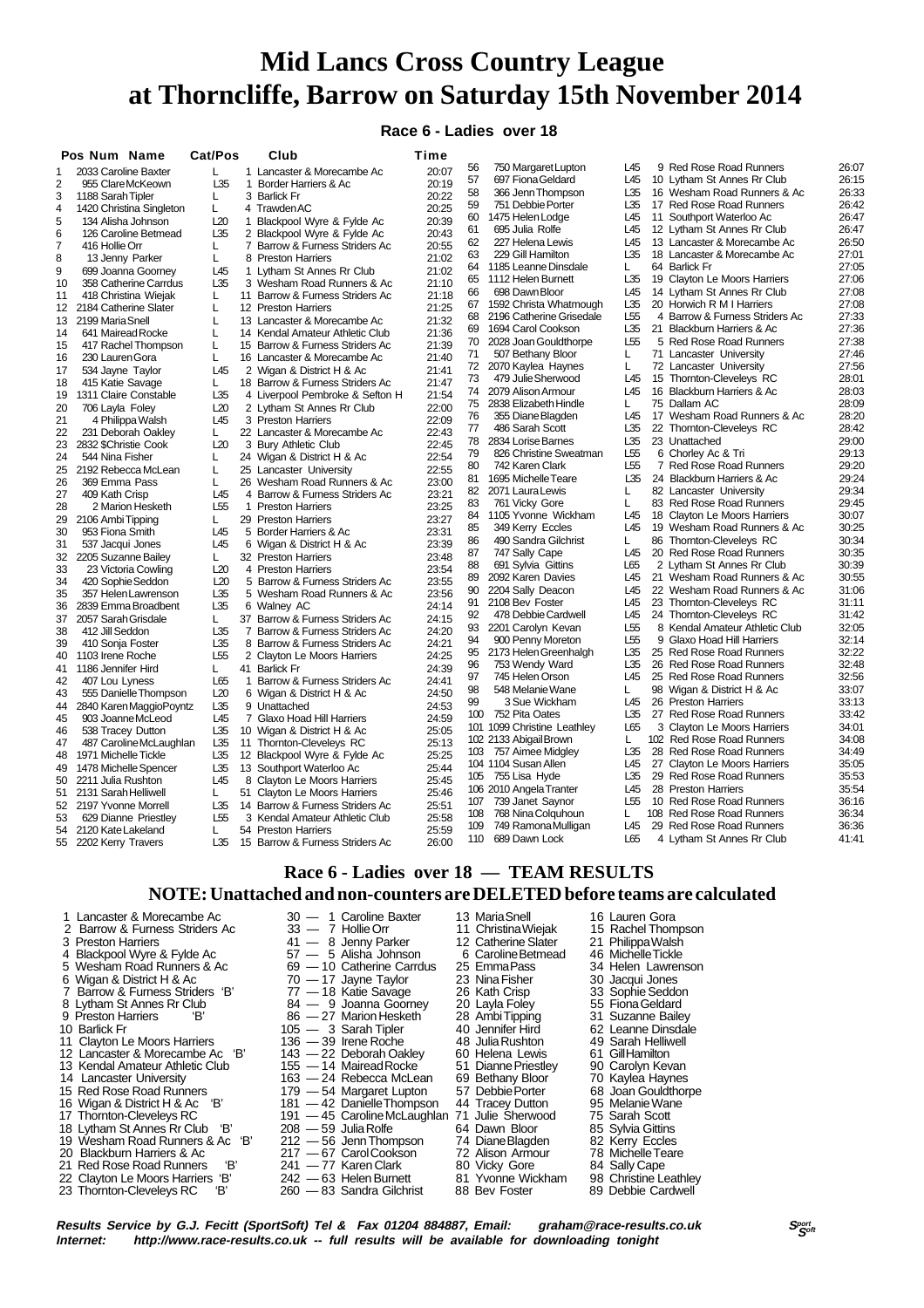| NOTE: Unattached and non-counters are DELETED before teams are calculated                                                                                                                                                                                                                                                                                                                                                                      |                                                                                                                                                                                                                                                                                                                                                                                          |                                                                                                                                                                                                                                                                    |                                                                                                                                                                                                                                                                               |  |  |  |  |  |
|------------------------------------------------------------------------------------------------------------------------------------------------------------------------------------------------------------------------------------------------------------------------------------------------------------------------------------------------------------------------------------------------------------------------------------------------|------------------------------------------------------------------------------------------------------------------------------------------------------------------------------------------------------------------------------------------------------------------------------------------------------------------------------------------------------------------------------------------|--------------------------------------------------------------------------------------------------------------------------------------------------------------------------------------------------------------------------------------------------------------------|-------------------------------------------------------------------------------------------------------------------------------------------------------------------------------------------------------------------------------------------------------------------------------|--|--|--|--|--|
| 1 Wigan & District H & Ac<br>2 Barrow & Furness Striders Ac<br>3 Wesham Road Runners & Ac<br>4 Lytham St Annes Rr Club<br>5 Barrow & Furness Striders 'B'<br>6 Clayton Le Moors Harriers<br>7 Preston Harriers<br>8 Red Rose Road Runners<br>9 Thornton-Cleveleys RC<br>10 Blackburn Harriers & Ac<br>11 Wesham Road Runners & Ac 'B'<br>12 Red Rose Road Runners<br>"B'<br>13 Lytham St Annes Rr Club 'B'<br>14 Clayton Le Moors Harriers 'B' | $35 - 5$ Jayne Taylor<br>37 - 8 Kath Crisp<br>45 - 4 Catherine Carrdus<br>63 - 3 Joanna Goorney<br>$67 - 17$ Lou Lyness<br>$74 - 16$ Irene Roche<br>77 — 7 Philippa Walsh<br>97 - 27 Margaret Lupton<br>105 - 20 Caroline McLaughlan 41 Julie Sherwood<br>128 - 39 Carol Cookson<br>144 - 43 Diane Blagden<br>$154 - 46$ Karen Clark<br>$157 - 36$ Dawn Bloor<br>176 — 48 Yvonne Wickham | 11 Jacqui Jones<br>14 Jill Seddon<br>12 Helen Lawrenson<br>28 Fiona Geldard<br>24 Yvonne Morrell<br>23 Julia Rushton<br>9 Marion Hesketh<br>30 Debbie Porter<br>42 Alison Armour<br>49 Kerry Eccles<br>50 Sally Cape<br>51 Sylvia Gittins<br>63 Christine Leathley | 19 Tracey Dutton<br>15 Sonja Foster<br>29 Jenn Thompson<br>32 Julia Rolfe<br>26 Kerry Travers<br>35 Helen Burnett<br>61 Sue Wickham<br>40 Joan Gouldthorpe<br>44 Sarah Scott<br>47 Michelle Teare<br>52 Karen Davies<br>58 Helen Greenhalgh<br>70 Dawn Lock<br>65 Susan Allen |  |  |  |  |  |
| Race 6 - Ladies over 45 - TEAM RESULTS<br>NOTE: Unattached and non-counters are DELETED before teams are calculated                                                                                                                                                                                                                                                                                                                            |                                                                                                                                                                                                                                                                                                                                                                                          |                                                                                                                                                                                                                                                                    |                                                                                                                                                                                                                                                                               |  |  |  |  |  |
| 1 Lytham St Annes Rr Club                                                                                                                                                                                                                                                                                                                                                                                                                      | 31 - 1 Joanna Goorney 14 Fiona Geldard                                                                                                                                                                                                                                                                                                                                                   |                                                                                                                                                                                                                                                                    | 16 Julia Rolfe                                                                                                                                                                                                                                                                |  |  |  |  |  |

- 
- 
- 
- 
- 
- 
- 
- 
- 3 Clayton Le Moors Harriers 45 8 Irene Roche 11 Julia Rushton 26 Yvonne Wickham 4 Preston Harriers 45 3 Philippa Walsh 5 Marion Hesketh 37 Sue Wickham
	-
	-
	-
	-
	-
- 5 Red Rose Road Runners 58 13 Margaret Lupton 20 Joan Gouldthorpe 25 Karen Clark 6 Wesham Road Runners & Ac 80 — 23 Diane Blagden 27 Kerry Eccles 30 Karen Davies 7 Thornton-Cleveleys RC 86 — 21 Julie Sherwood 32 Bev Foster 33 Debbie Cardwell 8 Lytham St Annes Rr Club 'B' 90 — 18 Dawn Bloor 29 Sylvia Gittins 43 Dawn Lock 9 Red Rose Road Runners 'B' 105 — 28 Sally Cape 36 Helen Orson 41 Janet Saynor
- 2 Barrow & Furness Striders Ac 32 4 Kath Crisp 9 Lou Lyness 19 Catherine Grisedale<br>3 Clayton Le Moors Harriers 45 8 Irene Roche 11 Julia Rushton 26 Yvonne Wickham<br>4 Preston Harriers 45 3 Philippa Walsh 5 Marion Heske
	-
	-
	-

#### **Race 6 - Ladies over 55 — TEAM RESULTS**

 **Race 6 - Ladies over 35 — TEAM RESULTS**

#### **NOTE: Unattached and non-counters are DELETED before teams are calculated**

1 Red Rose Road Runners 27 — 6 Joan Gouldthorpe 8 Karen Clark 13 Janet Saynor

#### **Race 6 - Ladies over 65 — TEAM RESULTS**

 **No complete teams**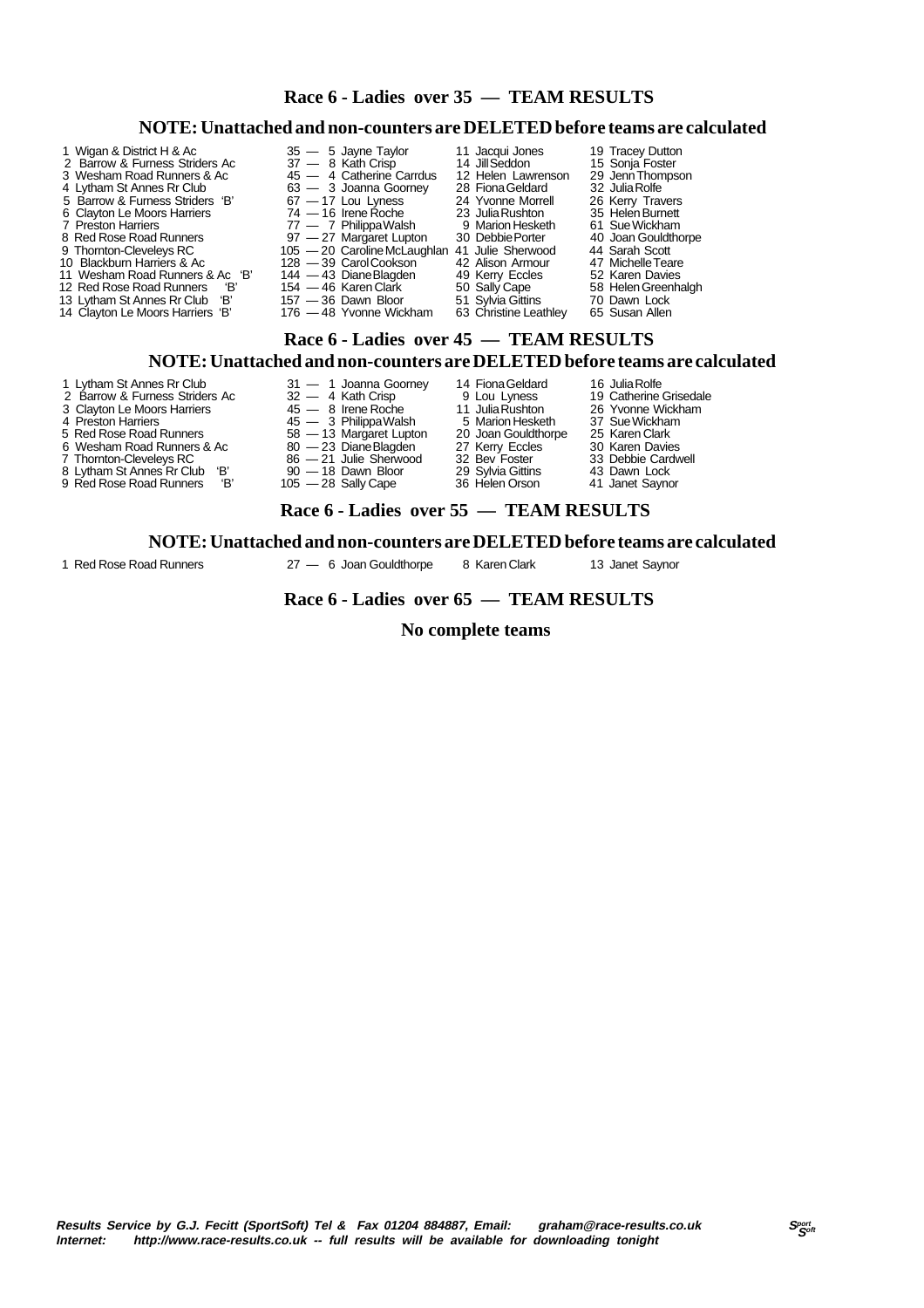## **Senior Men — FINAL RESULTS (\$=non-counter)**

|                 | Pos Num                                | Name                    | <b>Cat/Pos</b>         |   | Club                                                           | Time           |
|-----------------|----------------------------------------|-------------------------|------------------------|---|----------------------------------------------------------------|----------------|
| 1               | 1633 Chris Farrell                     |                         |                        |   | Horwich R M I Harriers                                         | 29:22          |
| 2<br>3          | 1522 Matt Thompson                     | 984 James Douglas       | V40                    |   | Border Harriers & Ac<br>1 Southport Waterloo Ac                | 29:30<br>30:15 |
| 4               | 1542 Ben Johnson                       |                         |                        |   | Southport Waterloo Ac                                          | 30:38          |
| 5               | 404 Rob Danson                         |                         |                        |   | Wesham Road Runners & Ac                                       | 30:50          |
| 6               |                                        | 90 Daniel Bebbington    | U20                    |   | 1 Preston Harriers                                             | 31:12          |
| 7               | 1212 Stephen Chew                      |                         |                        |   | <b>Barlick Fr</b>                                              | 31:16          |
| 8               |                                        | 601 Andrew Kaufman      |                        |   | Wigan & District H & Ac                                        | 31:21          |
| 9               | 433 Bob Atkinson                       |                         | V <sub>50</sub>        |   | 1 Barrow & Furness Striders Ac                                 | 31:25          |
| 10              | 983 John Mason                         |                         |                        |   | Border Harriers & Ac                                           | 31:30          |
| 11<br>12        | 1204 Chris Singleton                   | 1547 Andrew Kershaw     | U20                    |   | <b>Barlick Fr</b><br>2 Southport Waterloo Ac                   | 31:33<br>31:39 |
| 13              | 1222 \$Marc Hartley                    |                         |                        |   | <b>Barlick Fr</b>                                              | 31:55          |
| 14              |                                        | 1742 Christopher Davies |                        |   | <b>Blackburn Harriers &amp; Ac</b>                             | 31:56          |
| 15              | 452 Phil Waite                         |                         |                        |   | Barrow & Furness Striders Ac                                   | 31:59          |
| 16              | 2843 \$Luke Towers                     |                         | U20                    |   | 3 St Helens Sutton Ac                                          | 32:04          |
| 17              | 2841 \$Mark Roberts                    |                         | V50                    |   | 2 Borrowdale                                                   | 32:12          |
| 18              | 999 Neil Orr                           |                         | U20                    |   | 4 Border Harriers & Ac                                         | 32:19          |
| 19<br>20        |                                        | 460 Ross Campbell       | U20                    |   | 5 Barrow & Furness Striders Ac<br>Barrow & Furness Striders Ac | 32:20<br>32:25 |
| 21              | 450 Todd Oates<br>1627 Alastair Murray |                         |                        |   | Horwich R M I Harriers                                         | 32:29          |
| 22              | 577 Mark Rogers                        |                         | V40                    |   | 2 Wigan & District H & Ac                                      | 32:33          |
| 23              | 1622 David Jackson                     |                         | V40                    |   | 3 Horwich R M I Harriers                                       | 32:36          |
| 24              | 2132 Dave Brown                        |                         |                        |   | Lancaster & Morecambe Ac                                       | 32:37          |
| 25              | 1623 Andy Lloyd                        |                         | V40                    |   | 4 Horwich R M I Harriers                                       | 32:38          |
| 26              | 454 Jed Bartlett                       |                         |                        |   | Barrow & Furness Striders Ac                                   | 32:41          |
| 27              |                                        | 995 Callum Plunkett     | U20                    |   | 6 Border Harriers & Ac                                         | 32:44          |
| 28<br>29        | 174 John Wright                        | 671 Robbie Ingham       | V40<br>U20             |   | 5 Blackpool Wyre & Fylde Ac<br>7 Kendal Amateur Athletic Club  | 32:57<br>33:01 |
| 30              | 2842 \$Lee Parrington                  |                         |                        |   | Unattached                                                     | 33:06          |
| 31              | 1209 Ian Livesey                       |                         |                        |   | <b>Barlick Fr</b>                                              | 33:16          |
| 32              |                                        | 2128 Christopher Smale  | V <sub>50</sub>        |   | 3 Barlick Fr                                                   | 33:38          |
| 33              | 1274 Joshua Ingham                     |                         | U20                    |   | 8 Pendle AC                                                    | 33:44          |
| 34              |                                        | 86 Richard Smith        |                        |   | <b>Preston Harriers</b>                                        | 33:48          |
| 35              |                                        | 730 Joe Greenwood       |                        |   | Lytham St Annes Rr Club                                        | 33:49          |
| 36              | 2212 William Sisson                    | 289 Mark Leadbeater     |                        |   | Lancaster & Morecambe Ac<br>Kendal Amateur Athletic Club       | 33:58          |
| 37<br>38        |                                        | 665 Stephen Potter      |                        |   | Kendal Amateur Athletic Club                                   | 34:06<br>34:16 |
| 39              | 2210 Steve Smith                       |                         | V <sub>50</sub>        |   | 4 Preston Harriers                                             | 34:25          |
| 40              |                                        | 2214 Michael Cramby     |                        |   | Lancaster & Morecambe Ac                                       | 34:29          |
| 41              | 382 Alex Rowe                          |                         | V <sub>50</sub>        |   | 5 Wesham Road Runners & Ac                                     | 34:36          |
| 42              |                                        | 449 James Jordan        |                        |   | Barrow & Furness Striders Ac                                   | 34:50          |
| 43              | 1244 Craig Burrow                      |                         | V40                    |   | 6 Helm Hill Runners                                            | 34:59          |
| 44              |                                        | 2195 Stuart Edmondson   | V40                    |   | Horwich R M I Harriers                                         | 35:10          |
| 45<br>46        | 586 Tim Pilkington                     | 930 Christopher Howie   | V40                    |   | 7 Glaxo Hoad Hill Harriers<br>8 Wigan & District H & Ac        | 35:15<br>35:17 |
| 47              | 502 Martin Boswell                     |                         | V40                    |   | 9 Thornton-Cleveleys RC                                        | 35:20          |
| 48              | 971 Daniel Ibotson                     |                         | V40                    |   | 10 Border Harriers & Ac                                        | 35:21          |
| 49              | 1152 Carl Heliwell                     |                         |                        |   | Clayton Le Moors Harriers                                      | 35:23          |
| 50              | 1221 Daniel Taylor                     |                         |                        |   | <b>Barlick Fr</b>                                              | 35:25          |
| 51              | 288 Mark Holgate                       |                         | V40                    |   | 11 Lancaster & Morecambe Ac                                    | 35:31          |
| 52              | 800 Alan Jolly                         |                         | V <sub>40</sub><br>V40 |   | 12 Red Rose Road Runners                                       | 35:34          |
| 53<br>54        | 584 Mike Harris                        | 600 Christopher Burgess |                        |   | 13 Wigan & District H & Ac<br>Wigan & District H & Ac          | 35:43<br>35:48 |
| 55              |                                        | 2100 Michael Doherty    | V40                    |   | 14 Glaxo Hoad Hill Harriers                                    | 35:51          |
| 56              | 925 Gary Dover                         |                         | V <sub>50</sub>        |   | 6 Glaxo Hoad Hill Harriers                                     | 35:52          |
| 57              |                                        | 2209 Colin Shuttleworth | V <sub>50</sub>        | 7 | <b>Clayton Le Moors Harriers</b>                               | 35:57          |
| 58              |                                        | 70 Neil McDonald        | V40                    |   | 15 Preston Harriers                                            | 35:58          |
| 59              | 937 Steve Young                        |                         | V40                    |   | 16 Glaxo Hoad Hill Harriers                                    | 35:58          |
| 60              | 1215 Andrew Carson                     |                         |                        |   | <b>Barlick Fr</b>                                              | 35:59          |
| 61<br>62        | 74 Kevin Hunt<br>673 Mark Sullivan     |                         | V40<br>U20             |   | 17 Preston Harriers<br>9 Kendal Amateur Athletic Club          | 36:10<br>36:12 |
| 63              | 2194 Glynne Cevor                      |                         | V40                    |   | 18 Horwich R M I Harriers                                      | 36:16          |
| 64              |                                        | 729 Thomas Howarth      |                        |   | Lytham St Annes Rr Club                                        | 36:18          |
| 65              | 1150 John Roche                        |                         | V <sub>50</sub>        |   | 8 Clayton Le Moors Harriers                                    | 36:20          |
| 66              | 782 Joe Swarbrick                      |                         | V <sub>50</sub>        |   | 9 Red Rose Road Runners                                        | 36:24          |
| 67              | 436 Ray Jones                          |                         | V <sub>50</sub>        |   | 10 Barrow & Furness Striders Ac                                | 36:34          |
| 68              |                                        | 934 Andy Jackson        | V40                    |   | 19 Glaxo Hoad Hill Harriers                                    | 36:38          |
| 69              | 501 Leon Flesher                       |                         | V40                    |   | 20 Thornton-Cleveleys RC                                       | 36:41          |
| 70<br>71        | 877 Phil Iddon<br>726 Neil Tate        |                         | V40                    |   | 21 Chorley Ac & Tri<br>Lytham St Annes Rr Club                 | 36:44<br>36:46 |
| 72              | 500 Scott Ross                         |                         | V40                    |   | 22 Thornton-Cleveleys RC                                       | 36:47          |
| 73              | 506 Alex Fleming                       |                         |                        |   | Thornton-Cleveleys RC                                          | 36:49          |
| 74              | 376 John Collier                       |                         | V60                    |   | 1 Wesham Road Runners & Ac                                     | 36:55          |
| 75              | 795 Stu Cann                           |                         | V <sub>50</sub>        |   | 11 Red Rose Road Runners                                       | 37:02          |
| 76              |                                        | 2036 Anthony Durkin     |                        |   | Red Rose Road Runners                                          | 37:09          |
| 77              |                                        | 575 Andrew Ratcliffe    | V40                    |   | 23 Wigan & District H & Ac                                     | 37:10          |
| 78              |                                        | 882 Chris Charnley      | V40                    |   | 24 Chorley Ac & Tri                                            | 37:13          |
| 79<br>80        | 780 Ken Addison<br>927 Sean Dixon      |                         | V50<br>V40             |   | 12 Red Rose Road Runners<br>25 Glaxo Hoad Hill Harriers        | 37:14<br>37:15 |
| 81              | 2068 Danni Tarrant                     |                         |                        |   | Lancaster University                                           | 37:18          |
| 82              |                                        | 666 Christopher Snell   |                        |   | Kendal Amateur Athletic Club                                   | 37:22          |
| 83              | 608 Dan Atkinson                       |                         |                        |   | Wigan & District H & Ac                                        | 37:29          |
| 84              | 2067 Jack O'Kell                       |                         | U20                    |   | 10 Lancaster University                                        | 37:34          |
| 85<br><b>RG</b> | 650 Mike Walsh                         | 2213 Brian Thompson     | V60<br>1/50            |   | 2 Kendal Amateur Athletic Club<br>13 Toom North Cumbris        | 37:35<br>27.11 |
|                 |                                        |                         |                        |   |                                                                |                |

|          | Pos Num Name                           |                                             | Cat/Pos                            | senior ivien —<br>Club                                         | <b>FINAL KESULT</b><br>Time |                                             |
|----------|----------------------------------------|---------------------------------------------|------------------------------------|----------------------------------------------------------------|-----------------------------|---------------------------------------------|
| 1        | 1633 Chris Farrell                     |                                             |                                    | Horwich R M I Harriers                                         | 29:22 87                    | 438 Ian Sa                                  |
| 2        |                                        | 984 James Douglas                           |                                    | Border Harriers & Ac                                           | 29:30 88                    | 446 Richa                                   |
| 3        |                                        | 1522 Matt Thompson                          | V <sub>40</sub>                    | 1 Southport Waterloo Ac                                        | 30:15 89                    | 716 Graha                                   |
| 4<br>5   | 1542 Ben Johnson<br>404 Rob Danson     |                                             |                                    | Southport Waterloo Ac<br>Wesham Road Runners & Ac              | 30:38 90<br>30:50 91        | 75 Chris<br>525 Tom                         |
| 6        |                                        | 90 Daniel Bebbington                        | U20                                | 1 Preston Harriers                                             | 31:12 92                    | 790 Philip                                  |
| 7        | 1212 Stephen Chew                      |                                             |                                    | <b>Barlick Fr</b>                                              | 31:16 93                    | 2820 \$Dav                                  |
| 8        |                                        | 601 Andrew Kaufman                          |                                    | Wigan & District H & Ac                                        | 31:21 94                    | 2207 Conn                                   |
| 9<br>10  | 433 Bob Atkinson                       |                                             | V50                                | 1 Barrow & Furness Striders Ac<br>Border Harriers & Ac         | 31:25 95                    | 870 Bill B                                  |
| 11       | 983 John Mason<br>1204 Chris Singleton |                                             |                                    | <b>Barlick Fr</b>                                              | 31:30 96<br>31:33 97        | 2831 \$Geo<br>590 Stuar                     |
| 12       |                                        | 1547 Andrew Kershaw                         | U20                                | 2 Southport Waterloo Ac                                        | 31:39 98                    | 2113 lan C                                  |
| 13       | 1222 \$Marc Hartley                    |                                             |                                    | <b>Barlick Fr</b>                                              | 31:55 99                    | 657 John                                    |
| 14       |                                        | 1742 Christopher Davies                     |                                    | <b>Blackburn Harriers &amp; Ac</b>                             | 31:56 100                   | 224 Simo                                    |
| 15<br>16 | 452 Phil Waite<br>2843 \$Luke Towers   |                                             | U20                                | Barrow & Furness Striders Ac<br>3 St Helens Sutton Ac          | 32:04 102                   | 31:59 101 1989 Rona<br>515 Nicho            |
| 17       | 2841 \$Mark Roberts                    |                                             | V <sub>50</sub>                    | 2 Borrowdale                                                   | 32:12 103                   | 596 Gary                                    |
| 18       | 999 Neil Orr                           |                                             | U20                                | 4 Border Harriers & Ac                                         | 32:19 104                   | 881 Jonat                                   |
| 19       |                                        | 460 Ross Campbell                           | U <sub>20</sub>                    | 5 Barrow & Furness Striders Ac                                 | 32:20 105                   | 437 Graha                                   |
| 20<br>21 | 450 Todd Oates<br>1627 Alastair Murray |                                             |                                    | Barrow & Furness Striders Ac<br>Horwich R M I Harriers         | 32:25 106                   | 54 Alan<br>32:29 107 2101 Glen,             |
| 22       | 577 Mark Rogers                        |                                             | V40                                | 2 Wigan & District H & Ac                                      | 32:33 108                   | 791 Frank                                   |
| 23       | 1622 David Jackson                     |                                             | V40                                | 3 Horwich R M I Harriers                                       | 32:36 109                   | 523 Danie                                   |
| 24       | 2132 Dave Brown                        |                                             |                                    | Lancaster & Morecambe Ac                                       |                             | 32:37 110 2176 Mark                         |
| 25       | 1623 Andy Lloyd                        |                                             | V40                                | 4 Horwich R M I Harriers<br>Barrow & Furness Striders Ac       |                             | 32:38 111 2054 Peter                        |
| 26<br>27 | 454 Jed Bartlett                       | 995 Callum Plunkett                         | U20                                | 6 Border Harriers & Ac                                         | 32:41 112                   | 787 Philip<br>32:44 113 1739 John           |
| 28       | 174 John Wright                        |                                             | V40                                | 5 Blackpool Wyre & Fylde Ac                                    | 32:57 114                   | 939 Cian                                    |
| 29       |                                        | 671 Robbie Ingham                           | U20                                | 7 Kendal Amateur Athletic Club                                 | 33:01 115                   | 799 Dave                                    |
| 30       | 2842 \$Lee Parrington                  |                                             |                                    | Unattached                                                     |                             | 33:06 116 2844 \$Clay                       |
| 31<br>32 | 1209 Ian Livesey                       | 2128 Christopher Smale                      | V <sub>50</sub>                    | <b>Barlick Fr</b><br>3 Barlick Fr                              | 33:16 117                   | 922 Graha<br>33:38 118 1605 Tony            |
| 33       | 1274 Joshua Ingham                     |                                             | U20                                | 8 Pendle AC                                                    | 33:44 119                   | 572 David                                   |
| 34       |                                        | 86 Richard Smith                            |                                    | <b>Preston Harriers</b>                                        | 33:48 120                   | 867 Paul \                                  |
| 35       |                                        | 730 Joe Greenwood                           |                                    | Lytham St Annes Rr Club                                        |                             | 33:49 121 1523 Paul                         |
| 36<br>37 | 2212 William Sisson                    | 289 Mark Leadbeater                         |                                    | Lancaster & Morecambe Ac<br>Kendal Amateur Athletic Club       | 33:58 122<br>34:06 123      | 811 Chris<br>583 Graha                      |
| 38       |                                        | 665 Stephen Potter                          |                                    | Kendal Amateur Athletic Club                                   | 34:16 124                   | 661 Steph                                   |
| 39       | 2210 Steve Smith                       |                                             | V <sub>50</sub>                    | 4 Preston Harriers                                             | 34:25 125                   | 215 Geoff                                   |
| 40       |                                        | 2214 Michael Cramby                         |                                    | Lancaster & Morecambe Ac                                       |                             | 34:29 126 2193 Danie                        |
| 41<br>42 | 382 Alex Rowe                          |                                             | V <sub>50</sub>                    | 5 Wesham Road Runners & Ac<br>Barrow & Furness Striders Ac     |                             | 34:36 127 1197 Stuar                        |
| 43       | 1244 Craig Burrow                      | 449 James Jordan                            | V40                                | 6 Helm Hill Runners                                            | 34:59 129                   | 34:50 128 2074 YuCh<br>717 Terry            |
| 44       |                                        | 2195 Stuart Edmondson                       |                                    | Horwich R M I Harriers                                         |                             | 35:10 130 1895 Davic                        |
| 45       |                                        | 930 Christopher Howie                       | V40                                | 7 Glaxo Hoad Hill Harriers                                     | 35:15 131                   | 965 Peter                                   |
| 46       | 586 Tim Pilkington                     |                                             | V40<br>V40                         | 8 Wigan & District H & Ac<br>9 Thornton-Cleveleys RC           |                             | 35:17 132 379 John                          |
| 47<br>48 |                                        | 502 Martin Boswell<br>971 Daniel Ibotson    | V <sub>40</sub>                    | 10 Border Harriers & Ac                                        |                             | 35:20 133 2087 Andy<br>35:21 134 2208 Peter |
| 49       | 1152 Carl Heliwell                     |                                             |                                    | Clayton Le Moors Harriers                                      | 35:23 135                   | 377 Alan (                                  |
| 50       | 1221 Daniel Taylor                     |                                             |                                    | <b>Barlick Fr</b>                                              | 35:25 136                   | 170 Peter                                   |
| 51       | 288 Mark Holgate                       |                                             | V40                                | 11 Lancaster & Morecambe Ac<br>12 Red Rose Road Runners        |                             | 35:31 137 2009 Andre                        |
| 52<br>53 | 800 Alan Jolly<br>584 Mike Harris      |                                             | V40<br>V40                         | 13 Wigan & District H & Ac                                     | 35:34 138<br>35:43 139      | 816 John<br>788 Davic                       |
| 54       |                                        | 600 Christopher Burgess                     |                                    | Wigan & District H & Ac                                        |                             | 35:48 140 2130 Duga                         |
| 55       |                                        | 2100 Michael Doherty                        | V40                                | 14 Glaxo Hoad Hill Harriers                                    |                             | 35:51 141 2200 Peter                        |
| 56       | 925 Gary Dover                         |                                             | V <sub>50</sub>                    | 6 Glaxo Hoad Hill Harriers                                     | 35:52 142                   | 499 Ben B                                   |
| 57<br>58 |                                        | 2209 Colin Shuttleworth<br>70 Neil McDonald | V <sub>50</sub><br>V <sub>40</sub> | 7 Clayton Le Moors Harriers<br>15 Preston Harriers             | 35:57 143<br>35:58 144      | 917 Adria<br>864 Steph                      |
| 59       | 937 Steve Young                        |                                             | V40                                | 16 Glaxo Hoad Hill Harriers                                    |                             | 35:58 145 2187 Paul 9                       |
| 60       | 1215 Andrew Carson                     |                                             |                                    | <b>Barlick Fr</b>                                              |                             | 35:59 146 2206 Davic                        |
| 61       | 74 Kevin Hunt                          |                                             | V40                                | 17 Preston Harriers                                            |                             | 36:10 147 2104 Steve                        |
| 62<br>63 | 673 Mark Sullivan<br>2194 Glynne Cevor |                                             | U20<br>V40                         | 9 Kendal Amateur Athletic Club<br>18 Horwich R M I Harriers    | 36:12 148                   | 784 Phil D<br>36:16 149 2056 Phil B         |
| 64       |                                        | 729 Thomas Howarth                          |                                    | Lytham St Annes Rr Club                                        |                             | 36:18 150 2088 Jame                         |
| 65       | 1150 John Roche                        |                                             | V <sub>50</sub>                    | 8 Clayton Le Moors Harriers                                    |                             | 36:20 151 1521 Mark                         |
| 66       | 782 Joe Swarbrick                      |                                             | V <sub>50</sub>                    | 9 Red Rose Road Runners                                        | 36:24 152                   | 660 Mark                                    |
| 67<br>68 | 436 Ray Jones                          | 934 Andy Jackson                            | V <sub>50</sub><br>V40             | 10 Barrow & Furness Striders Ac<br>19 Glaxo Hoad Hill Harriers | 36:34 153<br>36:38 154      | 59 Micha                                    |
| 69       | 501 Leon Flesher                       |                                             | V40                                | 20 Thornton-Cleveleys RC                                       | 36:41 155                   | 172 Davic<br>375 Phil L                     |
| 70       | 877 Phil Iddon                         |                                             | V40                                | 21 Chorley Ac & Tri                                            | 36:44 156                   | 808 Steve                                   |
| 71       | 726 Neil Tate                          |                                             |                                    | Lytham St Annes Rr Club                                        |                             | 36:46 157 2174 Steph                        |
| 72       | 500 Scott Ross                         |                                             | V40                                | 22 Thornton-Cleveleys RC                                       |                             | 36:47 158 2096 Davic                        |
| 73<br>74 | 506 Alex Fleming<br>376 John Collier   |                                             | V60                                | Thornton-Cleveleys RC<br>1 Wesham Road Runners & Ac            | 36:49 159<br>36:55 160      | 514 Nick<br>862 Andy                        |
| 75       | 795 Stu Cann                           |                                             | V <sub>50</sub>                    | 11 Red Rose Road Runners                                       | 37:02 161                   | 505 Josep                                   |
| 76       |                                        | 2036 Anthony Durkin                         |                                    | <b>Red Rose Road Runners</b>                                   | 37:09 162                   | 926 Alan \                                  |
| 77       |                                        | 575 Andrew Ratcliffe                        | V40                                | 23 Wigan & District H & Ac                                     |                             | 37:10 163 2085 Martir                       |
| 78<br>79 | 780 Ken Addison                        | 882 Chris Chamley                           | V40<br>V <sub>50</sub>             | 24 Chorley Ac & Tri<br>12 Red Rose Road Runners                | 37:14 165                   | 37:13 164 2183 Wayr<br>797 John             |
| 80       | 927 Sean Dixon                         |                                             | V40                                | 25 Glaxo Hoad Hill Harriers                                    | 37:15 166                   | 822 Martin                                  |
| 81       | 2068 Danni Tarrant                     |                                             |                                    | Lancaster University                                           | 37:18 167                   | 916 Tony                                    |
| 82       |                                        | 666 Christopher Snell                       |                                    | Kendal Amateur Athletic Club                                   | 37:22 168                   | 287 Richa                                   |
| 83<br>84 | 608 Dan Atkinson<br>2067 Jack O'Kell   |                                             | U20                                | Wigan & District H & Ac<br>10 Lancaster University             | 37:29 169                   | 163 Alan \<br>37:34 170 2006 Jon F          |
| 85.      | 650 Mike Walsh                         |                                             |                                    | V60 2 Kendal Amateur Athletic Club                             |                             | 37:35 171 719 Ninel                         |

87 438 Ian Sadler V40 26 Barrow & Furness Striders Ac 37:48 88 446 Richard Walker V40 27 Barrow & Furness Striders Ac 37:49 89 Am Webster 1980 3 Lytham St Annes Rr Club<br>137:57 Vannes V40 28 Preston Harriers 28 Preston Harriers 91 Greaves CICO 11 Lancaster University<br>1911 - 14 Red Rose Road Runners 38:18 V50 14 Red Rose Road Runners id Ponton  $V40$  29 Darwen Dashers Rc 38:21 or Wainwright U20 12 Blackpool Wyre & Fylde Ac 38:34 95 870 Bill Beckett V40 30 Chorley Ac & Tri 38:36 15 Border Track Club t Towns V40 31 Wigan & District H & Ac 38:44 99 113 213 213 22 Darrow & Furness Striders Accass 38:50<br>1991 16 38:55 V50 16 Kendal Amateur Athletic Club 16 Kendal Amateur Athletic Club n Gora **100 224 Simon Garstang 38:58** 101 1989 Ronald Hummelink Lancaster & Morecambe Ac 39:04 1 Iancaster University 39:07<br>
139:07<br>
Wigan & District H & Ac 39:11 Wigan & District H & Ac 104 881 Jonathan Burgess V40 33 Chorley Ac & Tri 39:13 Barrow & Furness Striders Ac Appleby V60 4 Preston Harriers 39:19 1000 - 18 39:23 V50 18 Glaxo Hoad Hill Harriers<br>139:26 - V50 19 Red Rose Road Runners - 39:26 & 108 1107 19 Red Rose Road Runners 39:26<br>19 19 19 19 19 Lancaster University 39:28 109 523 Daniel Preston Lancaster University 39:28 11 Billington 1940 34 Red Rose Road Runners 39:31<br>11 120 2176 1 Barrow & Furness Striders Ac 39:33 Hall <sup>1</sup> 1 Barrow & Furness Striders Ac 39:33<br>Davidson 1 V50 20 Red Rose Road Runners 39:37 20 Red Rose Road Runners Cookson V40 35 Blackburn Harriers & Ac 39:39 139:48 Nutt Glaxo Hoad Hill Harriers<br>139:51 Maudsley V50 21 Red Rose Road Runners Red Rose Road Runners 116 2844 \$Clayton Noble V50 22 Unattached 39:57 117 117 117 922 Gram Pinder V50 23 Glaxo Hoad Hill Harriers 39:59<br>10:04 117 920 5 Horwich R M I Harriers 340:04 5 Horwich R M I Harriers 119 572 David Collins V50 24 Wigan & District H & Ac 40:05 120 867 V50 25 Chorley Ac & Tri 40:08<br>120 36 Southport Waterloo Ac 40:16 121 121 121 121 121 1224 Paul 1534 Paul 1535 Paul 1624 Paul 1624 Paul 1624 Paul 1624 Paul 1624 Paul 1625 Paul 1626 Paul 1626 Paul 1626 Paul 1626 Paul 1626 Paul 1626 Paul 1626 Paul 1626 Paul 1627 Paul 1628 Paul 1628 Paul 16 12:18 Brown Red Rose Road Runners 40:18<br>12:31 am Millington V40 37 Wigan & District H & Ac 123 583 Graham Millington V40 37 Wigan & District H & Ac 40:31 124 38 Kendal Amateur Athletic Club<br>126 Garstang 40:35 125 - 125 Julyons V50 26 Garstang - 125 March 20:35<br>125 Julyons - 125 Julyons - 125 Julyons - 126 Julyons - 126 March 20:35 Lancaster University<br>1240 39 Barlick Fr 127 1197 Stuart Bryan V40 39 Barlick Fr 40:43 129 128 Lancaster University 1284 40:46<br>140:47 Hellings 128 V60 6 Lytham St Annes Rr Club 129 717 Terry Hellings V60 6 Lytham St Annes Rr Club 40:47 40 Hyndburn AC 131 965 Peter Orr V50 27 Border Harriers & Ac 41:05 11:08 Bertenshaw V50 28 Wesham Road Runners & Ac 41:08<br>11:09 Ouinn V40 41 Clavton Le Moors Harriers 41:09 41 Clayton Le Moors Harriers 131 - 134 2008 29 Clayton Le Moors Harriers († 1316)<br>134 - 1350 - VGO 17 Wesham Road Runners & Ac 135 377 1378 377 Alan Glasgow V60 7 Wesham Road Runners & Ac 41:17<br>11:17 Singleton V50 30 Blackpool Wyre & Fylde Ac 41:20 13 136 136 170 Singleton V50 30 Blackpool Wyre & Fylde Ac 41:20<br>11:25 ew Tranter vttp://www.franters 11:25 we Tranter (V40 42 Preston Harriers 11:25 Maylor 41:25 138 816 John Naylor Red Rose Road Runners 41:26 31 Red Rose Road Runners 14 NoCallum V60 8 Clayton Le Moors Harriers 41:48<br>- Leviston V60 9 Barrow & Furness Striders Ac 41:51 141.51 160 9 Barrow & Furness Striders Ac 41:51<br>141.52 140 43 Thornton-Clevelevs RC 41:52 -<br>142 Brennan V40 43 Thornton-Cleveleys RC<br>1990 An Brendan V60 10 Glaxo Hoad Hill Harriers 143 917 Adrian Newnham V60 10 Glaxo Hoad Hill Harriers 41:55 141:59 144 Helm Hill Runners (141:59 141:59 141:59<br>142:23 Senior 144 Helm Hill Runners 144 2140 2006 Paul Paul Princers<br>1157 Paul Scott Value 2014 2015 Clayton Le Moors V70 2 Clayton Le Moors Harriers 42:27 147 2001 2002 2003 2004 2006 2004 2012<br>22:32 Allor V50 33 Preston Harriers 42:32<br>24:41 42:41 2013 48ed Rose Road Runners ean 1485 V50 34 Red Rose Road Runners 149.45 Everett Barrow & Furness Striders Ac<br>142:47 Ins Hickie Moors Harriers Activities 150 150 35 Clayton Le Moors Harriers 42:47<br>140 2088 Davies v40 45 Southport Waterloo Ac 151 1521 1521 1521 1521 Davies V40 45 Southport Waterloo Ac 42:55<br>1522 Walker 1521 1522 V50 36 Kendal Amateur Athletic Club 36 Kendal Amateur Athletic Club 153 59 Michael Brown V50 37 Preston Harriers 43:40 154 17 38 Blackpool Wyre & Fylde Ac 43:48<br>11 Wesham Road Runners & Ac 43:55 155 375 Phil Leaver V60 11 Wesham Road Runners & Ac 43:55 156 808 VMorswick V40 46 Red Rose Road Runners<br>14:59 1960 1960 1960 808 Step Road Runners 144:00 39 Red Rose Road Runners 158 2096 David Burnett V40 47 Clayton Le Moors Harriers 44:01 Lancaster University<br>V50 40 Chorley Ac & Tri 160 Lowe V50 40 Chorley Ac & Tri 44:29 14:40 50 http://www.marchildesley 144:40<br>14:45 V40 48 Glaxo Hoad Hill Harriers 162 926 Alan Wilson V40 48 Glaxo Hoad Hill Harriers 44:45 41 Clayton Le Moors Harriers 164 2183 Wayne Hope V50 42 Red Rose Road Runners 44:56 14:59 16 750 143 Red Rose Road Runners 44:59<br>16:50 16 Red Rose Road Runners 45:03 Red Rose Road Runners<br>12 Glaxo Hoad Hill Harriers 167 916 Tony Clarke V60 12 Glaxo Hoad Hill Harriers 45:15 168 287 Richard Hannam V40 49 Lancaster & Morecambe Ac 45:57 169 13 Blackpool Wyre & Fylde Ac 46:06<br>16:22 V40 50 Red Rose Road Runners 46:22 170 2006 2006 2006 2006 Road Runners 2012<br>170 250 34 Lytham St Annes Rr Club 171 Lytham St Annes Rr Club 46:30<br>16:50 Red Rose Road Runners 46:50

**Results Service by G.J. Fecitt (SportSoft) Tel & Fax 01204 884887, Email: graham@race-results.co.uk Segetical Seget<br>Internet: http://www.race-results.co.uk -- full results will be available for downloading tonight** http://www.race-results.co.uk -- full results will be available for downloading tonight

V50 13 Team North Cumbria 37:41 172 819 Damien Russel

Red Rose Road Runners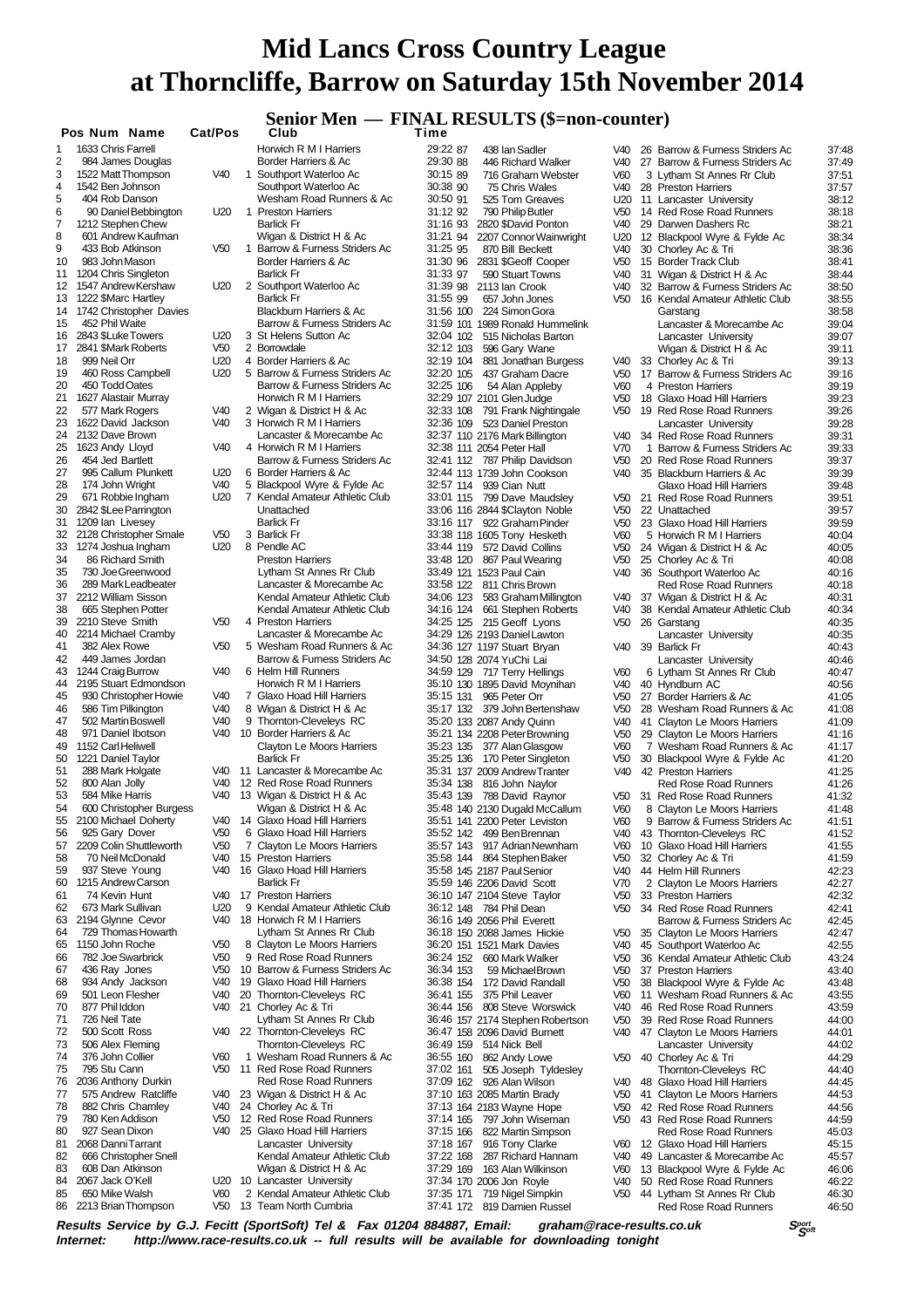| 173 813 Ben Donoghue       | <b>Red Rose Road Runners</b>     | 46:51 | 183 2080 Simon Scarr    | V50 46 Blackpool Wyre & Fylde Ac | 48:44 |
|----------------------------|----------------------------------|-------|-------------------------|----------------------------------|-------|
| 174 2170 Lee Coup[land     | Southport Waterloo Ac            | 47:03 | 184 171 Jeffrey Wright  | V50 47 Blackpool Wyre & Fylde Ac | 48:45 |
| 175 1501 Stephen James     | V70 3 Southport Waterloo Ac      | 47:08 | 185 923 David Jones     | V50 48 Glaxo Hoad Hill Harriers  | 49:01 |
| 176 2150 George Parrington | V60 14 Lancaster & Morecambe Ac  | 47:16 | 186 861 Phil McCullaugh | V50 49 Chorley Ac & Tri          | 49:24 |
| 177 225 Chris Airey        | Garstang                         | 47:34 | 187 2151 Stuart Hartley | V50 50 Clayton Le Moors Harriers | 49:35 |
| 178 1373 Roy Hart          | V70 4 Wigan Phoenix              | 47:51 | 188 162 Robert Massev   | V60 16 Blackpool Wyre & Fylde Ac | 49:43 |
| 179 165 Peter Gibson       | V60 15 Blackpool Wyre & Fylde Ac | 47:58 | 189 1198 Robert Whipp   | V40 52 Barlick Fr                | 49:57 |
| 180 58 Phil Lakeland       | V50 45 Preston Harriers          | 48:15 | 190 2095 TedOrrell      | V70 6 Clayton Le Moors Harriers  | 50:10 |
| 181 721 Greg Oulton        | V40 51 Lytham St Annes Rr Club   | 48:34 | 191 568 Michael Dutton  | V50 51 Wigan & District H & Ac   | 50:12 |
| 182 2050 Richard Lawson    | V70 5 Clayton Le Moors Harriers  | 48:40 | 192 918 John Barstow    | V60 17 Glaxo Hoad Hill Harriers  | 50:19 |

#### **Senior Men — TEAM RESULTS NOTE: Unattached and non-counters are DELETED before teams are calculated**

| 1Barrow&FumessStridersAc         | 117 - 9 BobAtkinson        | 14 PhilWaite         | 16 RossCampbell         | 17 ToddOates        | 23 JedBartlett        | 38 JamesJordan      |
|----------------------------------|----------------------------|----------------------|-------------------------|---------------------|-----------------------|---------------------|
| 2HorwichRMIHarriers              | 160 — 1 ChrisFarrell       | 18 AlastairMurray    | 20 David Jackson        | 22 AndyLloyd        | 40 StuartEdmondson    | 59 GlynneCevar      |
| 3 Barlick Fr                     | 175 - 7 StephenChew        | 11 ChrisSingleton    | 27 lanLivesey           | 28 ChristopherSmale | 46 DanielTaylor       | 56 AndrewCarson     |
| 4BorderHarriers&Ac               | $219 - 2$ JamesDouglas     | 10 JohnMason         | 15 NeilOrr              | 24 Callum Plunkett  | 44 Daniellbotson      | 124 PeterOrr        |
| 5 Wigan & District H & Ac        | 241 — 8 AndrewKaufman      | 19 MarkRogers        | 42 TimPilkinaton        | 49 MikeHamis        | 50 ChristopherBurgess | 73 Andrew Ratdiffe  |
| 6 Preston Harriers               | $268 - 6$ DanielBebbington | 30 RichardSmith      | 35 SteveSmith           | 54 NeilMcDonald     | 57 KevinHunt          | 86 ChrisWales       |
| 7 Kendal Amateur Athletic Club   | 310 - 26 Robbielngham      | 33 WilliamSisson     | 34 StephenPotter        | 58 MarkSullivan     | 78 ChristopherSnell   | 81 MikeWalsh        |
| 8 Glaxo Hoad Hill Harriers       | 339 - 41 ChristopherHowie  | 51 MichaelDoherty    | 52 GaryDover            | 55 SteveYoung       | 64 AndyJackson        | 76 SeanDixon        |
| 9Lancaster&MorecambeAc           | $392 - 21$ DaveBrown       | 32 MarkLeadbeater    | 36 MichaelCramby        | 47 MarkHolgate      | 95 RonaldHummelink    | 161 RichardHannam   |
| 10RedRoseRoadRunners             | $416 - 48$ AlanJolly       | 62 JoeSwarbrick      | 71 StuCann              | 72 AnthonyDurkin    | 75 KenAddison         | 88 PhilipButler     |
| 11 Southport Waterloo Ac         | 444 - 3 MattThompson       | 4 BenJohnson         | 12 AndrewKershaw        | 114 PaulCain        | 144 MarkDavies        | 167 LeeCouplland    |
| 12WeshamRoadRunners&Ac           | $513 - 5$ RobDanson        | 37 AlexRowe          | 70 John Collier         | 125 JohnBertenshaw  | 128 AlanGlasgow       | 148 PhilLeaver      |
| 13 Barrow & Furness Striders 'B' | $526 - 63$ RayJones        | 83 lanSadler         | 84 RichardWalker        | 92 IanCrook         | 99 GrahamDacre        | 105 PeterHall       |
| 14 Lytham StAnnes RrClub         | 529 - 31 JoeGreenwood      | 60 ThomasHowarth     | 67 NeilTate             | 85 Graham Webster   | 122 TenvHellinas      | 164 NigelSimpkin    |
| 15Thomton-CleveleysRC            | 534 - 43 Martin Boswell    | 65 LeonFlesher       | 68 ScottRoss            | 69 AlexFleming      | 135 BenBrennan        | 154 JosephTyldesley |
| 16 Clayton LeMoors Harriers      | 545 - 45 CarlHeliwell      | 53 ColinShuttleworth | 61 JohnRoche            | 126 AndyQuinn       | 127 PeterBrowning     | 133 DugaldMcCallum  |
| 17 Lancaster University          | $562 - 77$ DanniTarrant    | 80 JackO'Kell        | <b>TomGreaves</b><br>87 | 96 NicholasBarton   | 103 DanielPreston     | 119 DanielLawton    |
| 18 Chorley Ac& Tri               | $578 - 66$ Phillddon       | 74 ChrisChamley      | 90 BillBeckett          | 98 Jonathan Burgess | 113 PaulWearing       | 137 StephenBaker    |
| 19 Red Rose Road Runners 'B'     | 667 - 102 FrankNightingale | 104 MarkBillington   | 106 PhilipDavidson      | 109 DaveMaudslev    | 115 ChrisBrown        | 131 JohnNavior      |
| 20 Wigan & District H & Ac 'B'   | 679 - 79 DanAtkinson       | 91 StuartTowns       | 97 GarWane              | 112 DavidCollins    | 116 GrahamMillington  | 184 MichaelDutton   |
| 21 BlackpoolWyre&FyldeAc         | $724 - 25$ John Wright     | 89 ConnorWainwright  | 129 PeterSingleton      | 147 DavidRandall    | 162 AlanWilkinson     | 172 PeterGibson     |
| 22 GlaxoHoadHillHarriers 'B'     | 770 - 101 GlenJudge        | 108 CianNutt         | 110 Graham Pinder       | 136 AdrianNewnham   | 155 AlanWilson        | 160 TonyClarke      |
| 23 Clayton LeMoors Harriers 'B'  | 944 - 139 DavidScott       | 143 JamesHickie      | 151 DavidBumett         | 156 MartinBrady     | 175 RichardLawson     | 180 StuartHartlev   |

#### **Senior Men under 20**

|                      |                 |                           | Club    | Time                                                                                                                                                                                                                                                                                                                                  |
|----------------------|-----------------|---------------------------|---------|---------------------------------------------------------------------------------------------------------------------------------------------------------------------------------------------------------------------------------------------------------------------------------------------------------------------------------------|
| 90 Daniel Bebbington | U20             |                           |         | 31:12                                                                                                                                                                                                                                                                                                                                 |
| 1547 Andrew Kershaw  | U20             |                           |         | 31:39                                                                                                                                                                                                                                                                                                                                 |
| 2843 \$Luke Towers   | U20             |                           |         | 32:04                                                                                                                                                                                                                                                                                                                                 |
| 999 Neil Orr         | U20             |                           |         | 32:19                                                                                                                                                                                                                                                                                                                                 |
| 460 Ross Campbell    | U20             |                           |         | 32:20                                                                                                                                                                                                                                                                                                                                 |
| 995 Callum Plunkett  | U <sub>20</sub> |                           |         | 32:44                                                                                                                                                                                                                                                                                                                                 |
| 671 Robbie Ingham    | U <sub>20</sub> |                           |         | 33:01                                                                                                                                                                                                                                                                                                                                 |
| 1274 Joshua Ingham   | U20             |                           |         | 33:44                                                                                                                                                                                                                                                                                                                                 |
| 673 Mark Sullivan    | U <sub>20</sub> |                           |         | 36:12                                                                                                                                                                                                                                                                                                                                 |
| 2067 Jack O'Kell     | U20             |                           |         | 37:34                                                                                                                                                                                                                                                                                                                                 |
| 525 Tom Greaves      | U20             |                           |         | 38:12                                                                                                                                                                                                                                                                                                                                 |
|                      | U20             |                           |         | 38:34                                                                                                                                                                                                                                                                                                                                 |
|                      | Pos Num Name    | 12 2207 Connor Wainwright | Cat/Pos | 1 Preston Harriers<br>2 Southport Waterloo Ac<br>3 St Helens Sutton Ac<br>4 Border Harriers & Ac<br>5 Barrow & Furness Striders Ac<br>6 Border Harriers & Ac<br>7 Kendal Amateur Athletic Club<br>8 Pendle AC<br>9 Kendal Amateur Athletic Club<br>10 Lancaster University<br>11 Lancaster University<br>12 Blackpool Wyre & Fylde Ac |

#### **Senior Men under 20 — TEAM RESULTS**

#### **No complete teams**